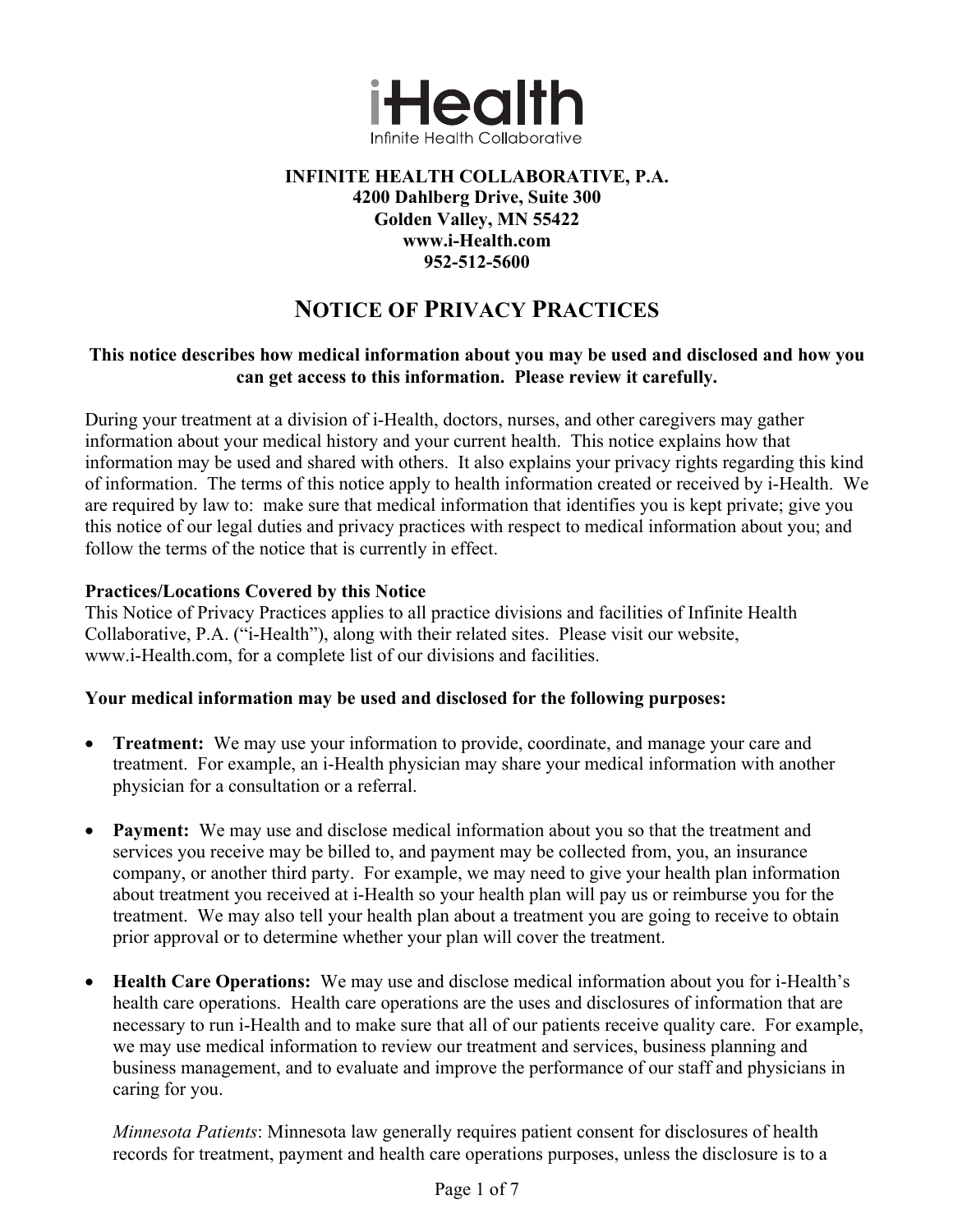related provider for current treatment, consent is not possible due to a medical emergency, or the release is authorized by law. Absent one of these exceptions, we will get your written consent prior to making disclosures outside i-Health for treatment, payment or health care operations purposes.

- **Fundraising:** Occasionally, i-Health may use limited information (your name, address, and the dates you were seen for medical services) to let you know about fundraising or other charitable events. You have the right to request that we not send you information about fund-raising. If you would prefer that i-Health not notify you about fundraising events, please notify the Privacy Officer.
- **To People Assisting in Your Care.** i-Health will only disclose medical information to those taking care of you, helping you to pay your bills, or other close family members or friends if these people need to know this information to help you, and then only to the extent permitted by law. We may, for example, provide limited medical information to allow a family member to pick up a prescription for you. Generally, we will get your written consent prior to making disclosures about you to family or friends. If you are able to make your own health care decisions, i-Health will ask your permission before using your medical information for these purposes. If you are unable to make health care decisions, i-Health will disclose relevant medical information to family members or other responsible people if we feel it is in your best interest to do so, including in an emergency situation.
- **Research:** Federal law permits i-Health to use and disclose medical information about you for research purposes, either with your specific, written authorization or when the study has been reviewed for privacy protection by an Institutional Review Board or Privacy Board before the research begins. In some cases, researchers may be permitted to use information in a limited way to determine whether the study or the potential participants are appropriate. Private pay patients in Wisconsin may deny access to researchers by annually submitting to i-Health a signed, written request on a form provided by the Wisconsin Department of Health Services. Minnesota and Wisconsin law generally requires that we get your general consent before we disclose your health information to an external researcher. We will make a good faith effort to obtain your consent or refusal to participate in external research, as required by law, prior to releasing any identifiable information about you to external researchers.
- **As Required by Law:** We will disclose medical information about you when we are required to do so by federal, state or local law.

#### • **To Avert a Serious Threat to Health or Safety:**

Minnesota Patients: We may use and disclose medical information about you when necessary to prevent a serious threat to your health and safety or the health and safety of the public or another person. Any disclosure must be only to someone able to help prevent the threat. Minnesota law generally does not permit these disclosures unless we have your written consent to do so or when the disclosure is specifically required by law, including the limited circumstances in which i-Health health care professionals have a "duty to warn."

Wisconsin Patients: We may use and disclose medical information about you when your life or health appears to be in danger and the information contained in the patient health care records may aid the person in rendering assistance.

• **To Business Associates:** Some services are provided by or to i-Health through contracts with business associates. Examples include i-Health's attorneys, management service company, consultants, collection agencies, and accreditation organizations. We may disclose information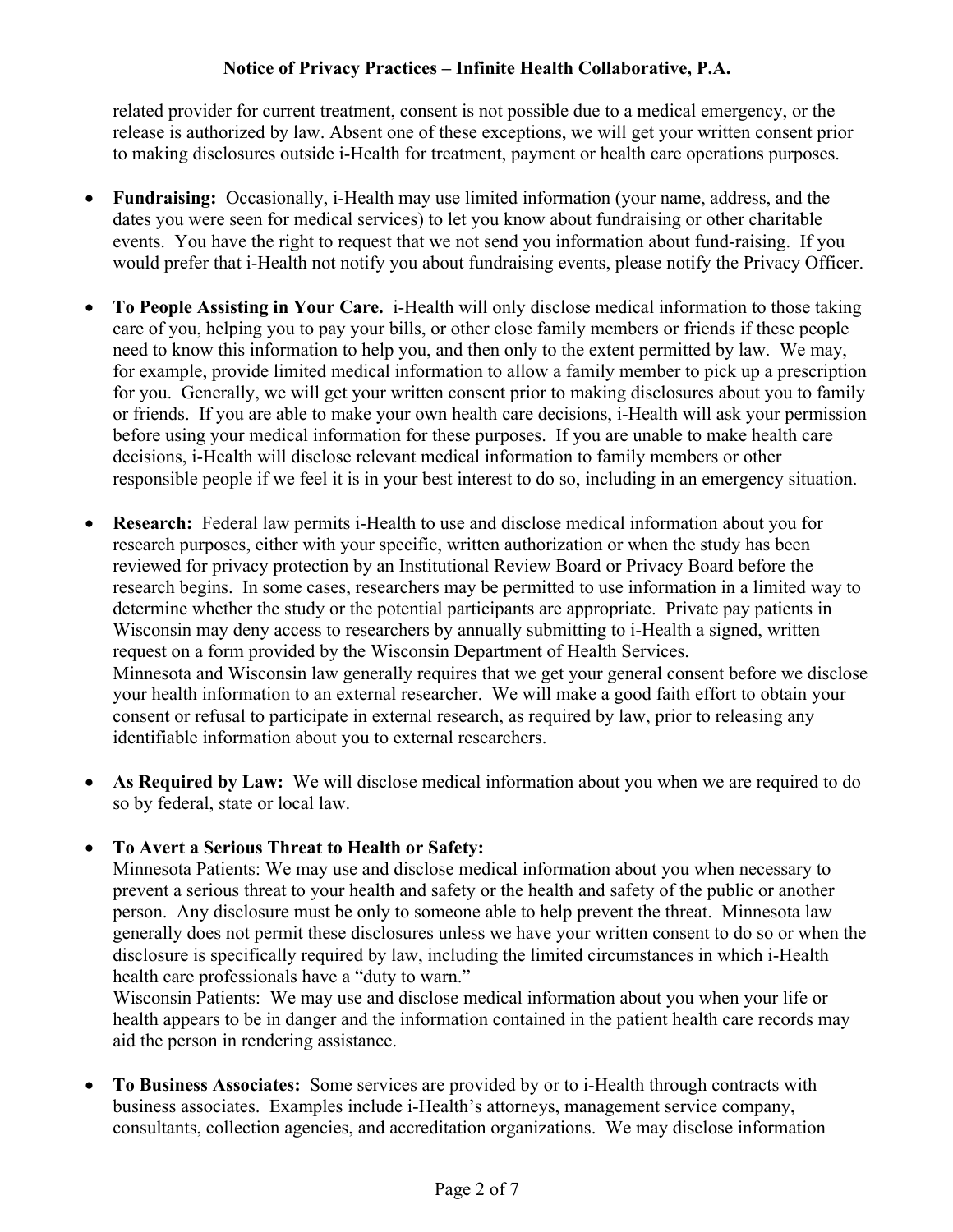about you to our business associate so that they can perform the job we have contracted with them to do. To protect the information that is disclosed, each business associate is required to sign an agreement to appropriately safeguard the information and not to redisclose the information unless specifically permitted by law.

#### **Your medical information may be released in the following special situations:**

- **Organ and Tissue Donation:** We may release your medical information to organizations that handle organ procurement or organ, eye or tissue transplantation, or to an organ donation bank, as necessary to facilitate organ or tissue donation and transplantation. The information that i-Health may disclose is limited to the information necessary to make a transplant possible.
- **Military and Veterans:** If you are a member of the armed forces, we will release medical information about you as requested by military command authorities if we are required to do so by law, or when we have your written consent. We may also release medical information about foreign military personnel to the appropriate foreign military authority as required by law or with written consent.
- **Workers' Compensation:** We may release medical information about you for workers' compensation or similar programs. These programs provide benefits for work-related injuries or illness. We are permitted to disclose information regarding your work-related injury to your employer or your employer's workers' compensation insurer without your specific consent, so long as the information is related to a workers' compensation claim.
- **Public Health:** We may disclose medical information to public health authorities about you for public health activities. These disclosures generally include the following:
	- Preventing or controlling disease, injury or disability;
	- Reporting births and deaths;
	- Reporting child abuse or neglect, or abuse of a vulnerable adult;
	- Reporting reactions to medications or problems with products;
	- Notifying people of recalls of products they may be using;
	- Notifying a person who may have been exposed to a disease or may be at risk for contracting or spreading a disease or condition;
	- Reporting to the FDA as permitted or required by law; or
	- In Wisconsin, reporting to the Department of Transportation if you cannot exercise reasonable and ordinary care over a vehicle.
- **Health Oversight Activities:** i-Health may disclose medical information to a health oversight agency for health oversight activities that are authorized by law. These oversight activities include, for example, government audits, investigations, inspections, and licensure activities. These activities are necessary for the government to monitor the health care system, government programs, and compliance with civil rights laws.

*Minnesota Patients*: Minnesota law requires that patient-identifying information (for example, your name, social security number, etc.) be removed from most disclosures for health oversight purposes, unless you have provided us with written consent for the disclosure.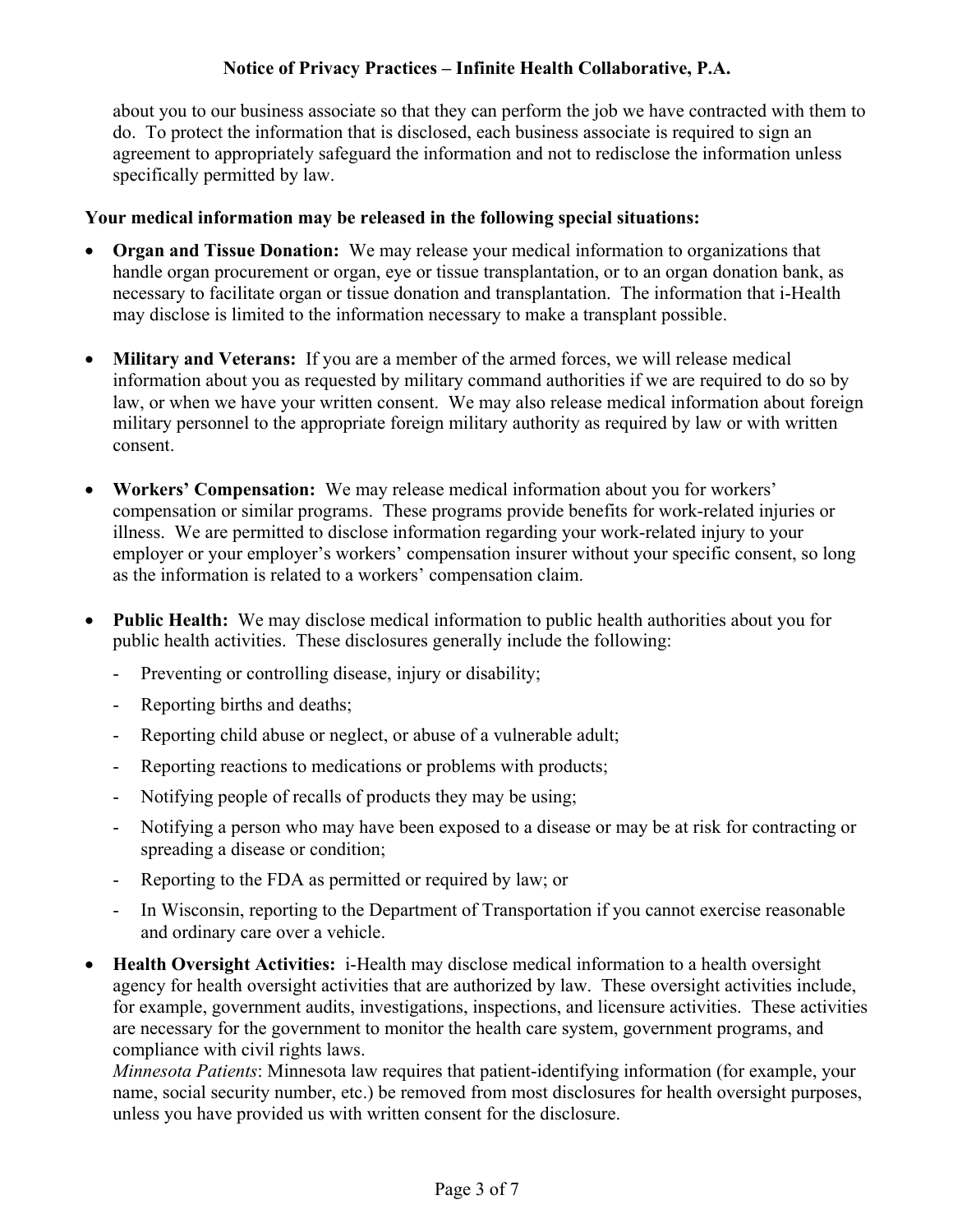*Wisconsin Patients*: Wisconsin law requires us to deny access to state or federal government agencies when they attempt to perform oversight functions if a private pay patient submits to us a written request on the form provided by the Wisconsin Department of Health Services.

- **Lawsuits and Disputes:** If you are involved in a lawsuit, dispute, or other judicial proceeding, we will disclose medical information about you only in response to a valid court order, or with your written consent.
- Law Enforcement: We may release medical information if asked to do so by a law enforcement official in response to a valid court order or with your written consent. In addition, we are required to report certain types of wounds, such as gunshot wounds and some burns. In most cases, reports will include only the fact of injury, and any additional disclosures would require your consent or a court order.

We may also release information to law enforcement that is not a part of the health record (in other words, non-medical information) for the following reasons:

- To identify or locate a suspect, fugitive, material witness, or missing person;
- If you are the victim of a crime, if, under certain limited circumstances, we are unable to obtain your agreement;
- About a death we believe may be the result of criminal conduct;
- About criminal conduct at our facility; and
- In emergency circumstances to report a crime; the location of the crime or victims; or the identity, description or location of the person who committed the crime.
- **Coroners, Medical Examiners, and Funeral Directors:** We will release medical information to a coroner or medical examiner in the case of certain types of death, and we must disclose health records upon the request of the coroner or medical examiner. This may be necessary, for example, to identify you or determine the cause of death. We may also release the fact of death and certain demographic information about you to funeral directors as necessary to carry out their duties. Other disclosures from your health record will require the consent of a surviving spouse, parent, a person appointed by you in writing, or your legally authorized representative, for a period of 50 years following your death.
- **National Security and Intelligence Activities:** We will release medical information about you to authorized federal officials for intelligence, counter-intelligence, and other national security activities only as required by law or with your written consent.
- **Protective Services for the President and Others:** We will disclose medical information about you to authorized federal officials so they may provide protection to the President, other authorized persons, or foreign heads of state, or conduct special investigations only as required by law or with your written consent.
- **Inmates:** If you are an inmate of a correctional institution or under the custody of a law enforcement official, we will release medical information about you to the correctional institution or law enforcement official only as required by law or with your written consent.
- **Psychotherapy Notes:** i-Health will not use or disclose psychotherapy notes without your written consent.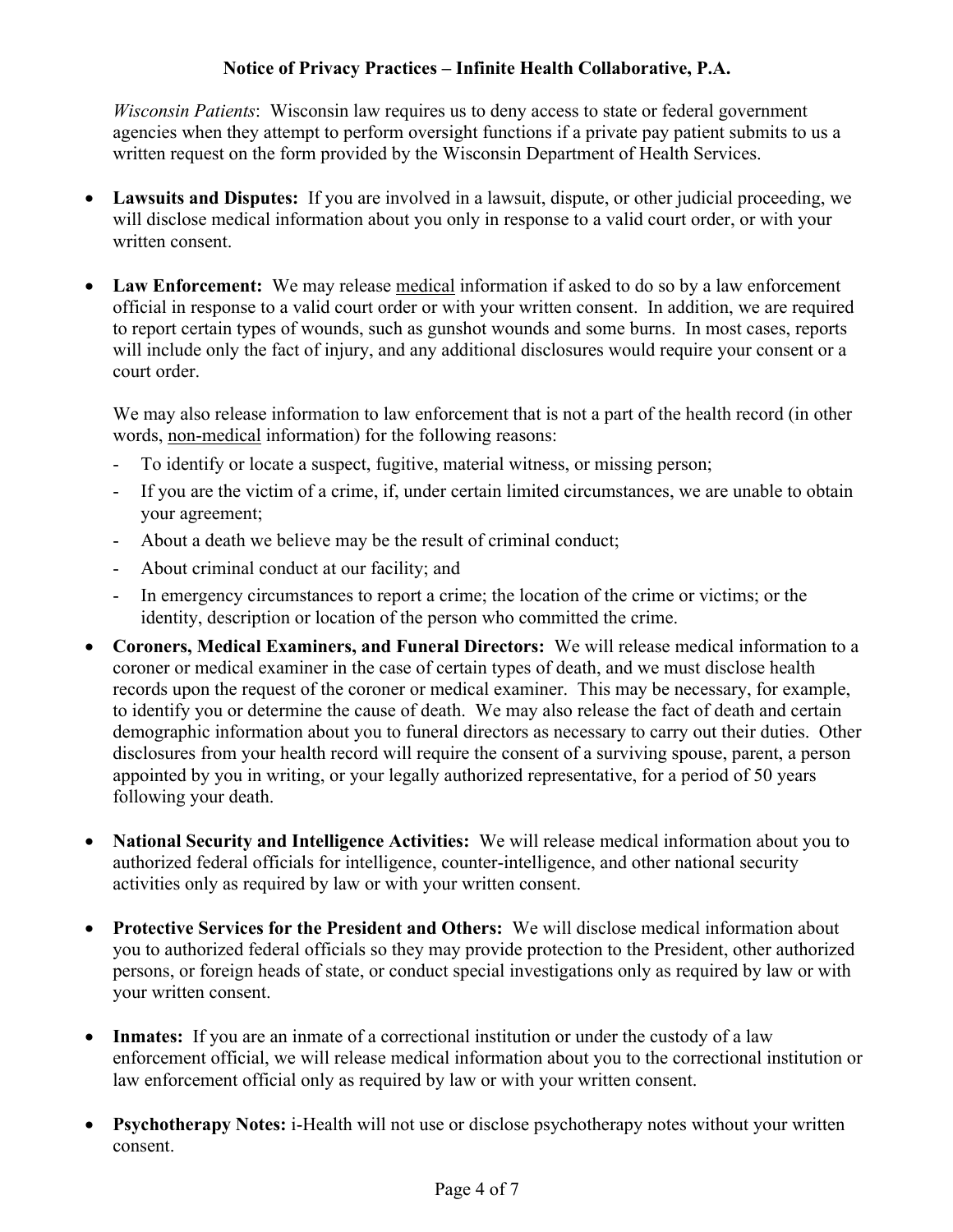- **Marketing and Sale of Private Medical Information:** i-Health will not use or disclose your private medical information for marketing purposes, nor will i-Health sell your private medical information for marketing purposes without your written consent.
- **Breach Notification:** You will be notified in writing by i-Health within 60 days if we become aware of any violation of HIPAA privacy rules resulting in the acquisition, unauthorized access, or use or disclosure of your private medical information if that information is not protected by government approved security measures.

#### **You have the following rights regarding medical information we maintain about you:**

**Right to Access, Inspect and Copy:** You have the right to access, inspect and receive a copy of your medical information that is used to make decisions about your care. Usually, this includes medical and billing records maintained by i-Health.

If you wish to inspect and copy medical information, you must submit your request in writing to the Medical Records Department. If you request a copy of the information, we may charge a fee for the costs of copying, mailing, or other supplies associated with your request, to the extent permitted by state and federal law. If we maintain your health information in an electronic health record, you have the right to receive a copy of your health information in electronic form. You may also direct us to provide such electronic health information directly to an entity or person clearly and specifically designated by you in writing.

We may deny your request to inspect and copy your information in certain very limited circumstances. For example, we may deny access if your physician believes it will be harmful to your health, or could cause a threat to others. In these cases, we may supply the information to a third party who may release the information to you. If you are denied access to medical information, you may request that the denial be reviewed. Another licensed health care professional chosen by i-Health will review your request and the denial. The person conducting the review will not be the person who denied your request. We will comply with the outcome of the review.

**Right to Request Amendment:** If you believe that medical information we have about you is incorrect or incomplete, you have the right to ask us to change the information. You have the right to request an amendment for as long as the information is kept by or for i-Health.

To request a change to your information, your request must be made in writing and submitted to the Medical Records Department. In addition, you must provide a reason that supports your request.

i-Health may deny your request for an amendment if it is not in writing or does not include a reason to support the request. In addition, we may deny your request if you ask us to amend information that:

- Was not created by i-Health, unless the person or entity that created the information is no longer available to make the amendment;
- Is not part of the medical information kept by or for i-Health;
- Is not part of the information which you would be permitted to inspect and copy; or
- Is accurate and complete.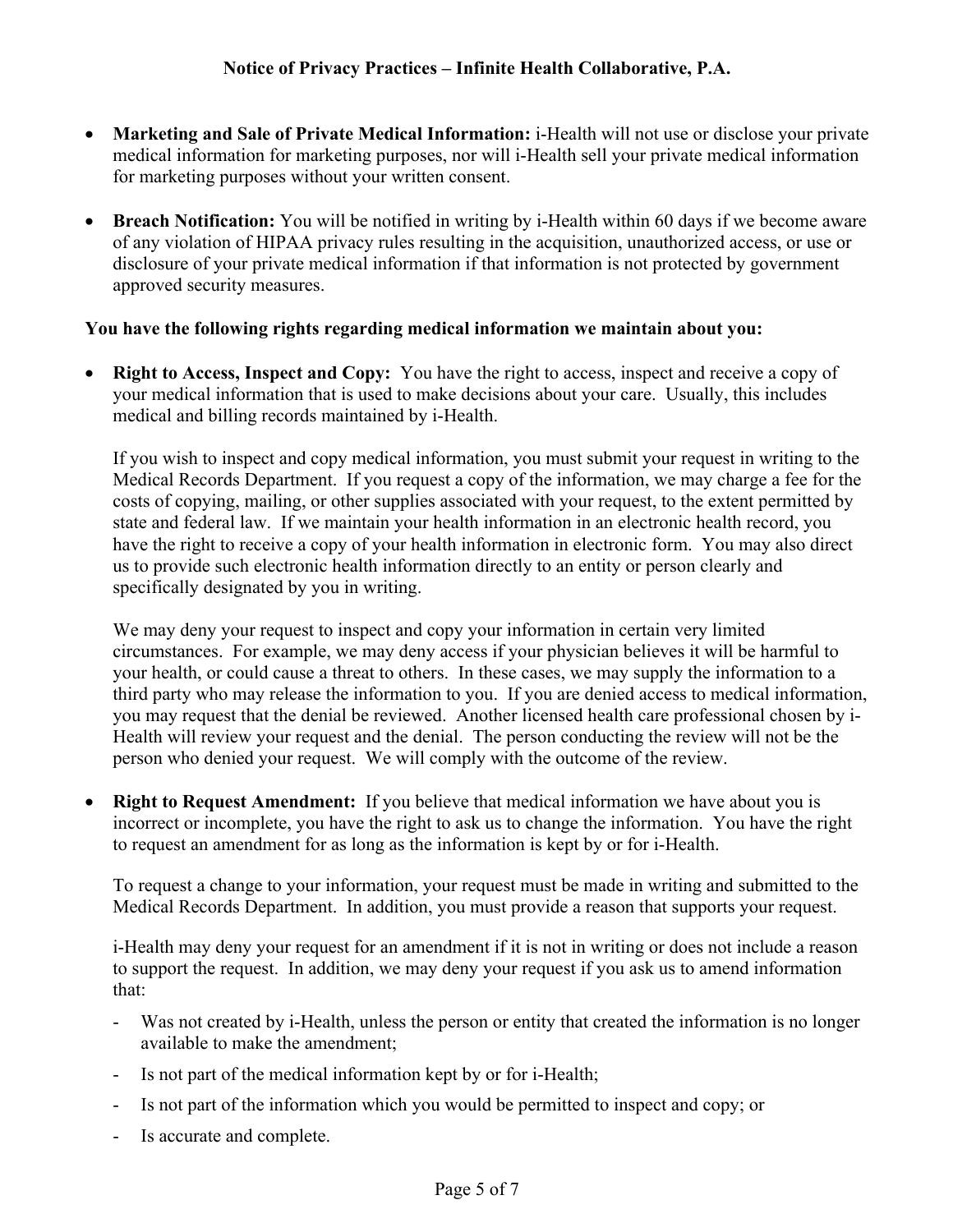• **Right to an Accounting of Disclosures:** You have the right to request an "accounting of disclosures." This is a list of the disclosures we made of medical information about you. This list will not include disclosures for treatment, payment, and health care operations; disclosures that you have authorized or that have been made to you; disclosures for facility directories; disclosures for national security or intelligence purposes; disclosures to correctional institutions or law enforcement with custody of you; disclosures that took place before April 14, 2003; and certain other disclosures.

To request this list of disclosures, you must submit your request in writing to the Medical Records Department**.** Your request must state a time period for which you would like the accounting. The accounting period may not go back further than six years from the date of the request, and it may not include dates before April 14, 2003. You may receive one free accounting in any 12-month period. We will charge you for additional requests.

• **Right to Request Restrictions:** You have the right to request a restriction or limitation on the medical information we use or disclose about you. If you pay out-of-pocket in full for an item or service, then you may request that we not disclose information pertaining solely to such item or service to your health plan for purposes of payment or health care operations. We are required to agree with such a request. *However, we are not required to agree to any other request.*If we do agree, we will comply with your request unless the information is needed to provide you emergency treatment.

To request restrictions, you must make your request in writing to the Medical Records Department. In your request, you must tell us (1) what information you want to limit; (2) whether you want to limit our use, disclosure, or both; and (3) to whom you want the limits to apply, for example, if you want to prohibit disclosures to your spouse.

**Right to Request Confidential Communications:** You have the right to request that we communicate with you about medical matters in a certain way or at a certain location. For example, you can ask that we contact you only at work or only by mail.

To request confidential communications, you must make your request in writing to the Medical Records Department. We will not ask you the reason for your request. We will accommodate all reasonable requests. Your request must specify how or where you wish to be contacted, and we may require you to provide information about how payment will be handled.

• **Right to a Paper Copy of This Notice**: You have the right to receive a paper copy of this notice. You may ask us to give you a copy of this notice any time. This notice is on our website www.i-Health.com.

#### **Changes to This Notice**

The effective date of this notice is April 14, 2003, and it has been updated effective October 1, 2019. We reserve the right to change this notice. We reserve the right to make the revised or changed notice effective for medical information we already have about you, as well as any information we receive in the future. If the terms of this notice are changed, i-Health will provide you with a revised notice upon request, and we will post the revised notice on our website – www.i-Health.com – and in designated locations at i-Health practice locations.

#### **Complaints or Questions**